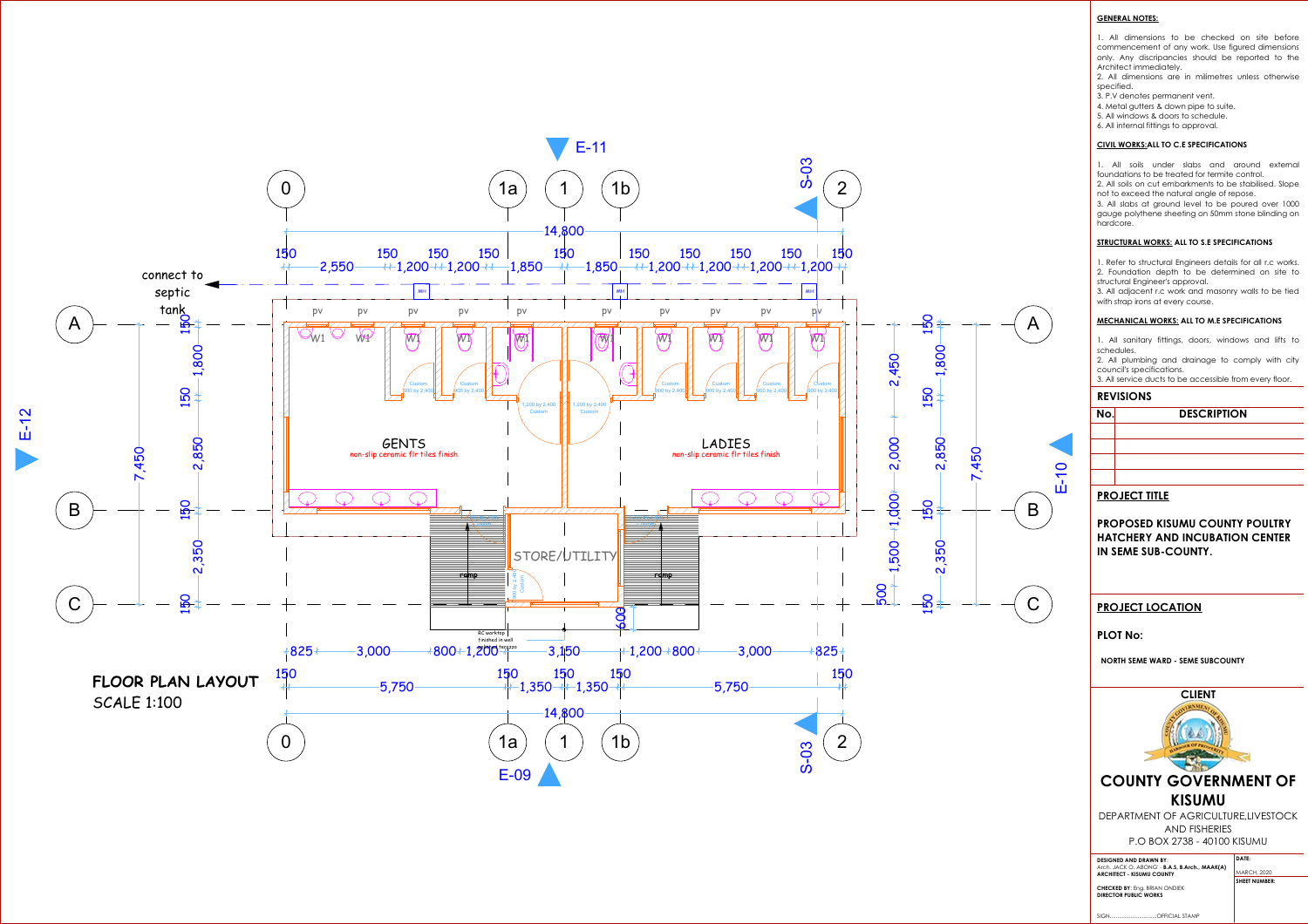#### **GENERAL NOTES:**

1. All dimensions to be checked on site before commencement of any work. Use figured dimensions only. Any discripancies should be reported to the Architect immediately.

2. All dimensions are in milimetres unless otherwise specified.

3. P.V denotes permanent vent.

4. Metal gutters & down pipe to suite.

5. All windows & doors to schedule.

6. All internal fittings to approval.

#### **CIVIL WORKS:ALL TO C.E SPECIFICATIONS**

1. All soils under slabs and around external foundations to be treated for termite control.



2. All soils on cut embarkments to be stabilised. Slope not to exceed the natural angle of repose.

3. All slabs at ground level to be poured over 1000 gauge polythene sheeting on 50mm stone blinding on hardcore.

### **STRUCTURAL WORKS: ALL TO S.E SPECIFICATIONS**

1. Refer to structural Engineers details for all r.c works. 2. Foundation depth to be determined on site to structural Engineer's approval.

3. All adjacent r.c work and masonry walls to be tied with strap irons at every course.

#### **MECHANICAL WORKS: ALL TO M.E SPECIFICATIONS**

1. All sanitary fittings, doors, windows and lifts to schedules.

2. All plumbing and drainage to comply with city council's specifications.

3. All service ducts to be accessible from every floor.

### **REVISIONS**

# **No. DESCRIPTION**

# **PROJECT TITLE**

**PROPOSED KISUMU COUNTY POULTRY HATCHERY AND INCUBATION CENTER IN SEME SUB-COUNTY.**

# **PROJECT LOCATION**

## **PLOT No:**

**NORTH SEME WARD - SEME SUBCOUNTY** 

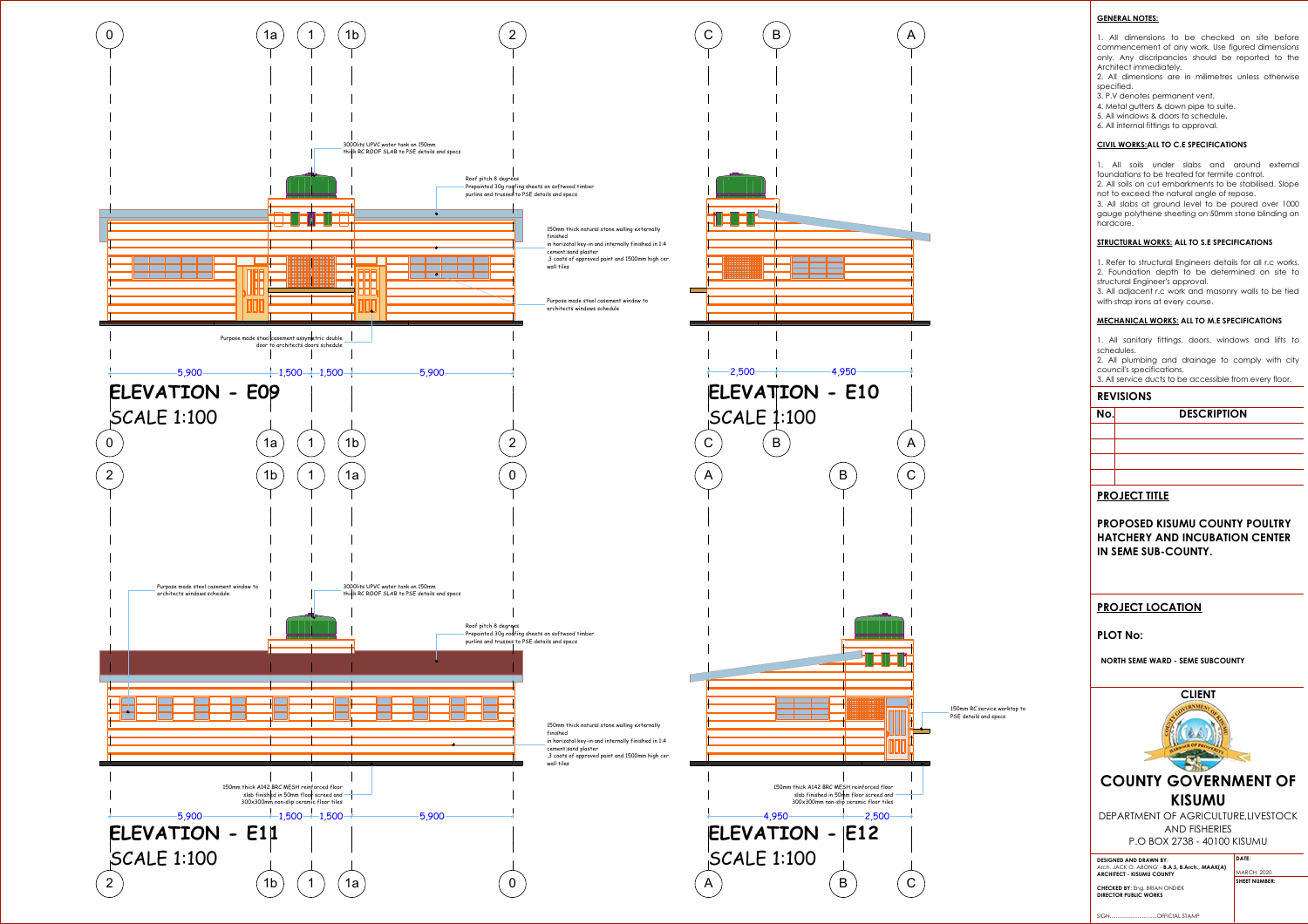**GENERAL NOTES:**



|        | No.                                                | <b>DESCRIPTION</b>                                                                                                                                                                                                                                                                                                                                                |  |  |  |
|--------|----------------------------------------------------|-------------------------------------------------------------------------------------------------------------------------------------------------------------------------------------------------------------------------------------------------------------------------------------------------------------------------------------------------------------------|--|--|--|
|        | <b>REVISIONS</b>                                   |                                                                                                                                                                                                                                                                                                                                                                   |  |  |  |
| timber |                                                    | 1. All sanitary fittings, doors, windows and lifts to<br>schedules.<br>2. All plumbing and drainage to comply with city<br>council's specifications.<br>3. All service ducts to be accessible from every floor.                                                                                                                                                   |  |  |  |
|        |                                                    | <b>MECHANICAL WORKS: ALL TO M.E SPECIFICATIONS</b>                                                                                                                                                                                                                                                                                                                |  |  |  |
|        |                                                    | 1. Refer to structural Engineers details for all r.c works.<br>2. Foundation depth to be determined on site to<br>structural Engineer's approval.<br>3. All adjacent r.c work and masonry walls to be tied<br>with strap irons at every course.                                                                                                                   |  |  |  |
|        | <b>STRUCTURAL WORKS: ALL TO S.E SPECIFICATIONS</b> |                                                                                                                                                                                                                                                                                                                                                                   |  |  |  |
|        | 1.                                                 | All soils under slabs and around external<br>foundations to be treated for termite control.<br>2. All soils on cut embarkments to be stabilised. Slope<br>not to exceed the natural angle of repose.<br>3. All slabs at ground level to be poured over 1000<br>gauge polythene sheeting on 50mm stone blinding on<br>hardcore.                                    |  |  |  |
|        |                                                    | <b>CIVIL WORKS: ALL TO C.E SPECIFICATIONS</b>                                                                                                                                                                                                                                                                                                                     |  |  |  |
|        |                                                    | commencement of any work. Use figured dimensions<br>only. Any discripancies should be reported to the<br>Architect immediately.<br>2. All dimensions are in milimetres unless otherwise<br>specified.<br>3. P.V denotes permanent vent.<br>4. Metal gutters & down pipe to suite.<br>5. All windows & doors to schedule.<br>6. All internal fittings to approval. |  |  |  |
|        |                                                    | 1. All dimensions to be checked on site before                                                                                                                                                                                                                                                                                                                    |  |  |  |

# **PROJECT TITLE**

**PROPOSED KISUMU COUNTY POULTRY HATCHERY AND INCUBATION CENTER IN SEME SUB-COUNTY.**

# **PROJECT LOCATION**

# **PLOT No:**

**NORTH SEME WARD - SEME SUBCOUNTY**